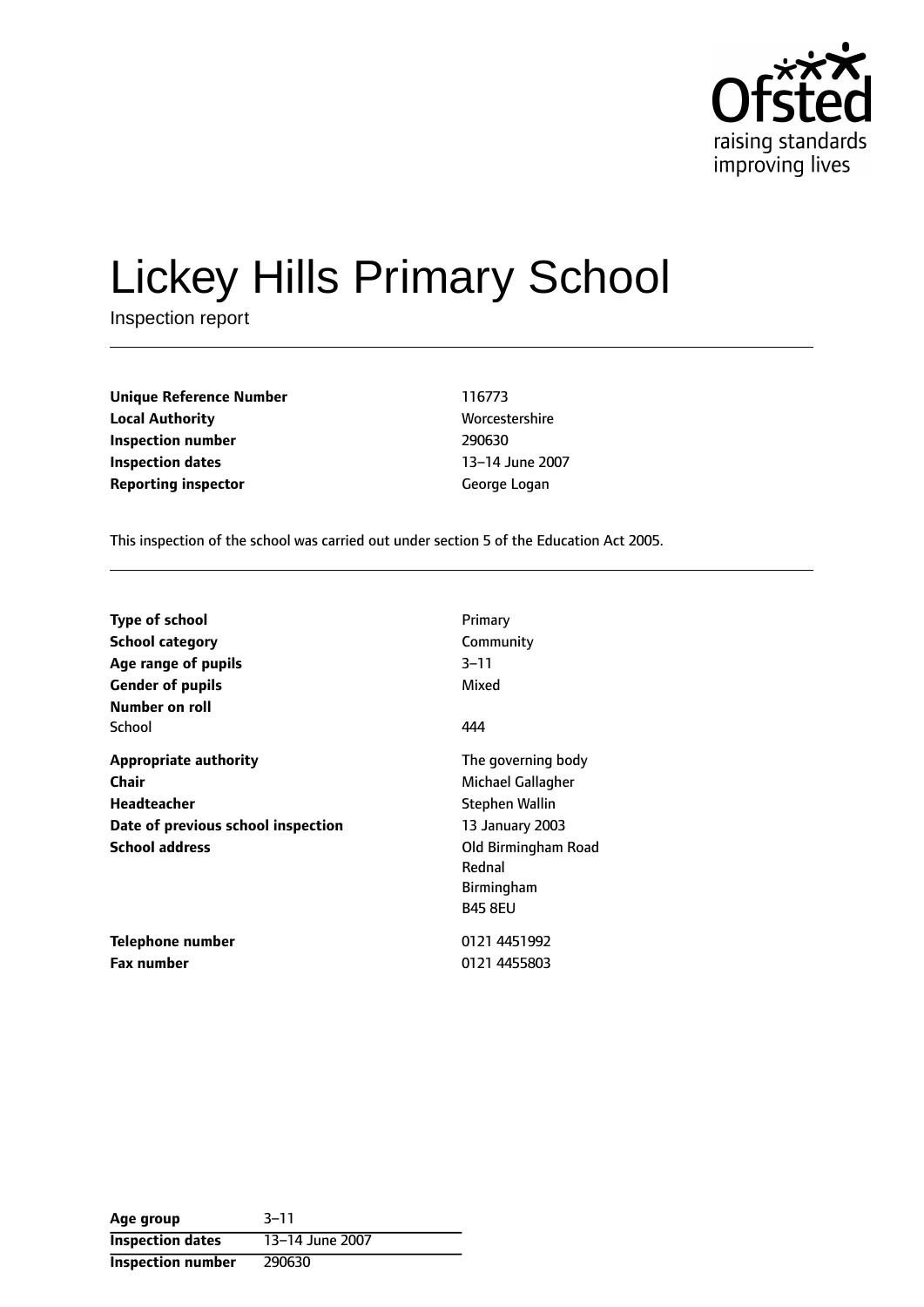.

© Crown copyright 2007

#### Website: www.ofsted.gov.uk

This document may be reproduced in whole or in part for non-commercial educational purposes, provided that the information quoted is reproduced without adaptation and the source and date of publication are stated.

Further copies of this report are obtainable from the school. Under the Education Act 2005, the school must provide a copy of this report free of charge to certain categories of people. A charge not exceeding the full cost of reproduction may be made for any other copies supplied.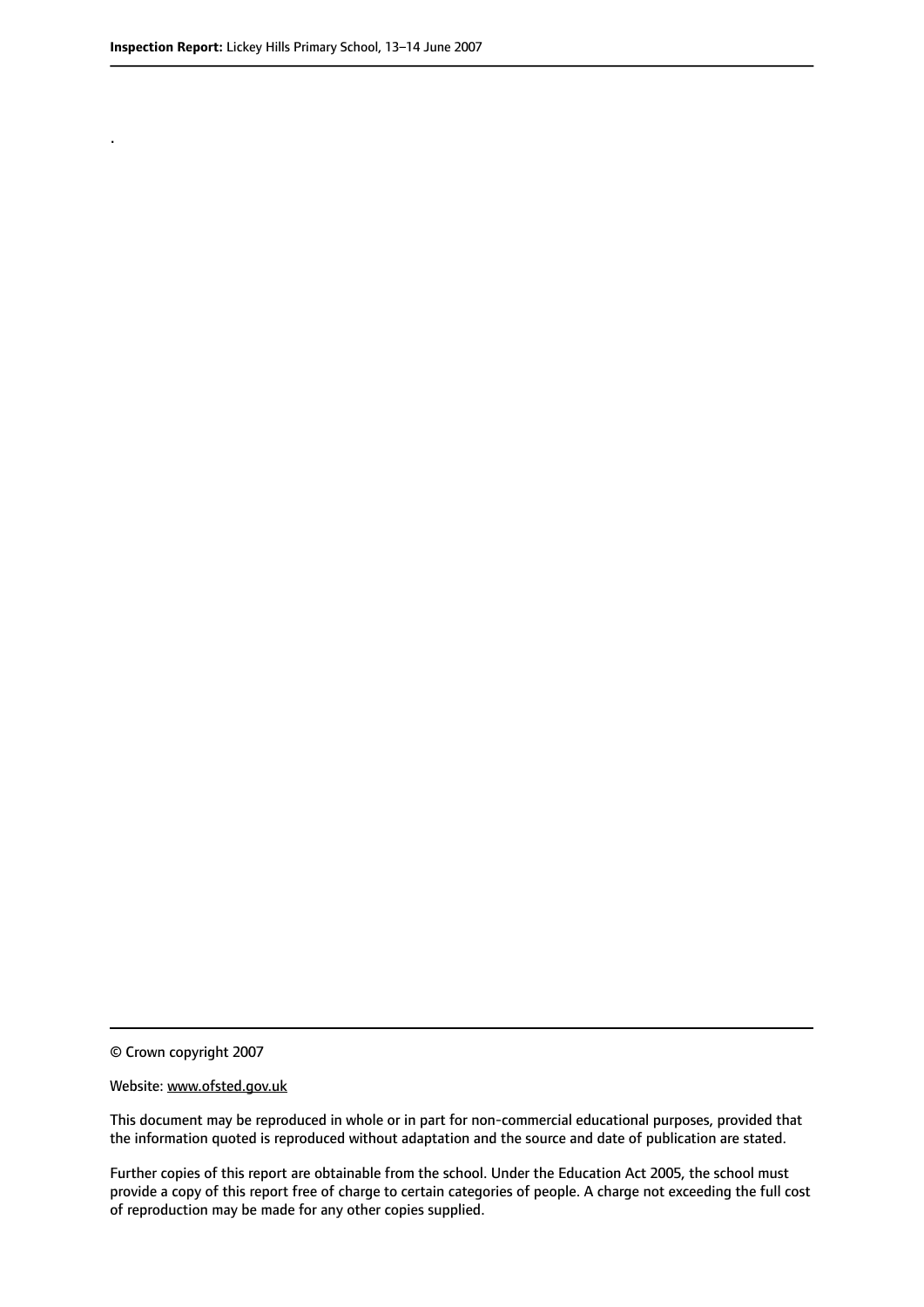## **Introduction**

The inspection was carried out by three Additional Inspectors.

#### **Description of the school**

The school islarger than many primary schools and serves a residential area on the south-western outskirts of Birmingham. There is a specialist speech and language unit for 20 pupils. Otherwise, the proportion of pupils identified as having learning difficulties or disabilities is below the national average. Very few pupils are learning English as an additional language.

#### **Key for inspection grades**

| Grade 1 | Outstanding  |
|---------|--------------|
| Grade 2 | Good         |
| Grade 3 | Satisfactory |
| Grade 4 | Inadequate   |
|         |              |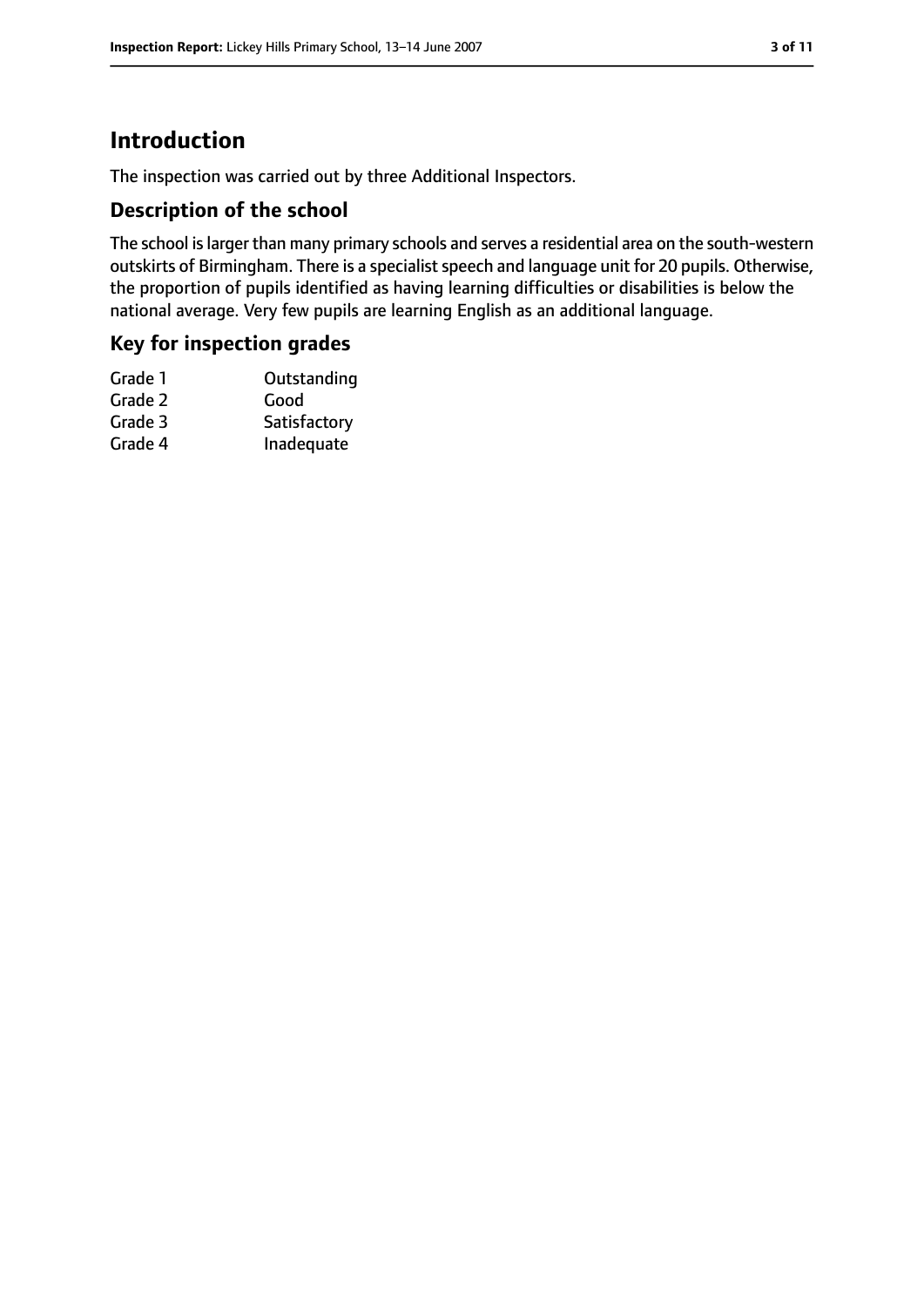# **Overall effectiveness of the school**

#### **Grade: 3**

This is a satisfactory school with some good aspects. Pupils make satisfactory progress overall to reach above average standards by the time that they leave. This is a direct result of satisfactory teaching and satisfactory leadership and management.

The senior management team has sometimes been slow to respond decisively to aspects of performance which are not asstrong. Thisincludesteaching and learning in Years 1 and 2 which has, over an extended period, been less effective than in other year groups. This has led to some underachievement in relation to the standards pupils had achieved at the end of Reception. In consequence, standards are average at the end of Year 2. They are above average in Reception and at the end of Year 6 because teaching is stronger in the Foundation Stage and in Years 3 to 6.

While pupils' overall achievement is currently satisfactory, pupils with learning difficulties and disabilities make good progress because of the effective support they receive. The effective speech and language unit provides an exciting learning environment, which stimulates pupils. As these pupils improve their skills, they have the opportunity to integrate into the main school for lessons.

Care, guidance and support for pupils are satisfactory overall. Academic guidance is satisfactory but not as strong as the good pastoral care because, although some practice is good, there are inconsistenciesin the way the information gathered is used to show pupils how they can improve. The school is not effectively analysing the data on pupils' progress sufficiently in order to be fully responsive to emerging trends. Some performance issues, however, have been tackled with significant improvement evident. The work of the speech and language unit, although successful because of the dedicated teaching staff, is not evaluated or given sufficient direction by senior leaders.

There are some clear strengths in the school. Pupils' personal development is good because of the good pastoral care and the school's commitment to ensuring the health and safety of pupils. Pupils behave well and have positive attitudes to learning. Attendance is good. Pupils enjoy the good curriculum, recently restructured, and the wide range of extra-curricular activities and opportunities to develop their creative talents. Consequently, the great majority of parents are pleased with what the school offers. They feel that it is a very inclusive community, providing well for the full range of needs.

Although the school's self-evaluation has an over-positive view of recent performance, all current development priorities are accurate. Many of the stronger aspects of provision have been sustained and developed well. In consequence, overall improvement since the last inspection has been satisfactory, with satisfactory capacity to achieve further improvements.

#### **What the school should do to improve further**

- Improve the consistency of teaching in Years 1 and 2 so that pupils make faster progress.
- Improve the monitoring and evaluation of the work of the speech and language unit by the senior management team.
- Ensure that the leadership team is more proactive in identifying and taking action to deal with any underperformance by pupils.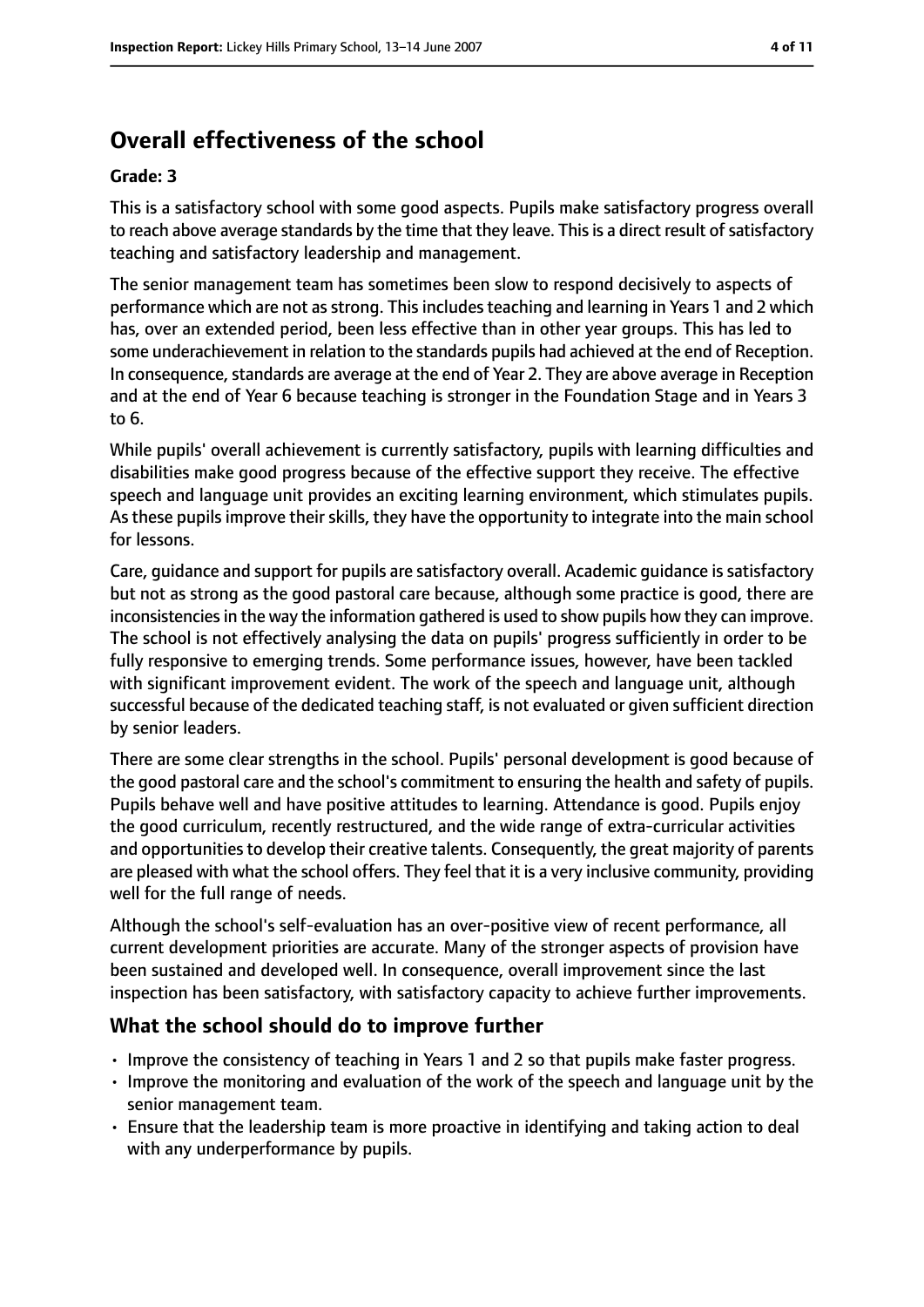A small proportion of schools whose overall effectiveness is judged satisfactory but which have areas of underperformance will receive a monitoring visit by an Ofsted inspector before their next Section 5 inspection.

## **Achievement and standards**

#### **Grade: 3**

Pupils' achievement is satisfactory. Although children who have attended the Nursery start with more advanced skills than the others, skill levels on entry to Reception are broadly in line with levels expected for their age. As a result of good provision, children make good progress in Reception so that, on entry to Year 1, standards are above average.

In recent years, the brisk start in the Foundation Stage has not been sustained in Years 1 and 2. Instability in staffing and inconsistent teaching have contributed to some underachievement, so that by the end of Year 2, standards have been only average, with too few pupils working at the higher levels. The pace picks up from Year 3 and, with better achievement; standards are consistently above average by the end of Year 6. Although the school has not previously tackled all the underlying issues in Years 1 and 2 with sufficient resolve, the improvement in standards in writing in Year 2 in 2006 and the overall improvement in mathematics in 2007 are the result of successful management initiatives. Across the school girls perform significantly better than boys, although boys still achieve better overall than they do nationally. The challenging targets for Year 6 are likely to be achieved in 2007.

Pupils with learning difficulties or disabilities make good progress, because their needs are identified promptly and they are well supported. In Years 3 to 6 pupils identified as talented and gifted are helped to achieve their full potential. In the speech and language unit, pupils appear to make at least good progress but this is hard to confirm because of the complexity of available data and the lack of summary information.

## **Personal development and well-being**

#### **Grade: 2**

Pupils' personal development is good. Pupils enjoy lessons and behave well in class and around the school. Their attitudes to lessons are often very good. Pupils feel safe and confident that adults will deal with issues competently and promptly. They report that there are few incidents of bullying. Older pupils confirm that they find staff supportive and helpful. Attendance is good.

Provision for spiritual, moral, social and cultural development is good overall. Pupils' social and moral development is a strength. For example, older pupils readily adopt caring roles when supporting younger children during the 'Primary Pupil Partnership Project' initiative. Pupils actively contribute to the school community through the pupil and 'Eco' councils and the talented and gifted (TAG) group. These help them to utilise skills which they will find useful in later life. Pupils enjoy taking responsibility. They contribute actively to creating a safe and happy learning environment. The school is the proud holder of 'Healthy Schools' status although pupils do not always practise what they know.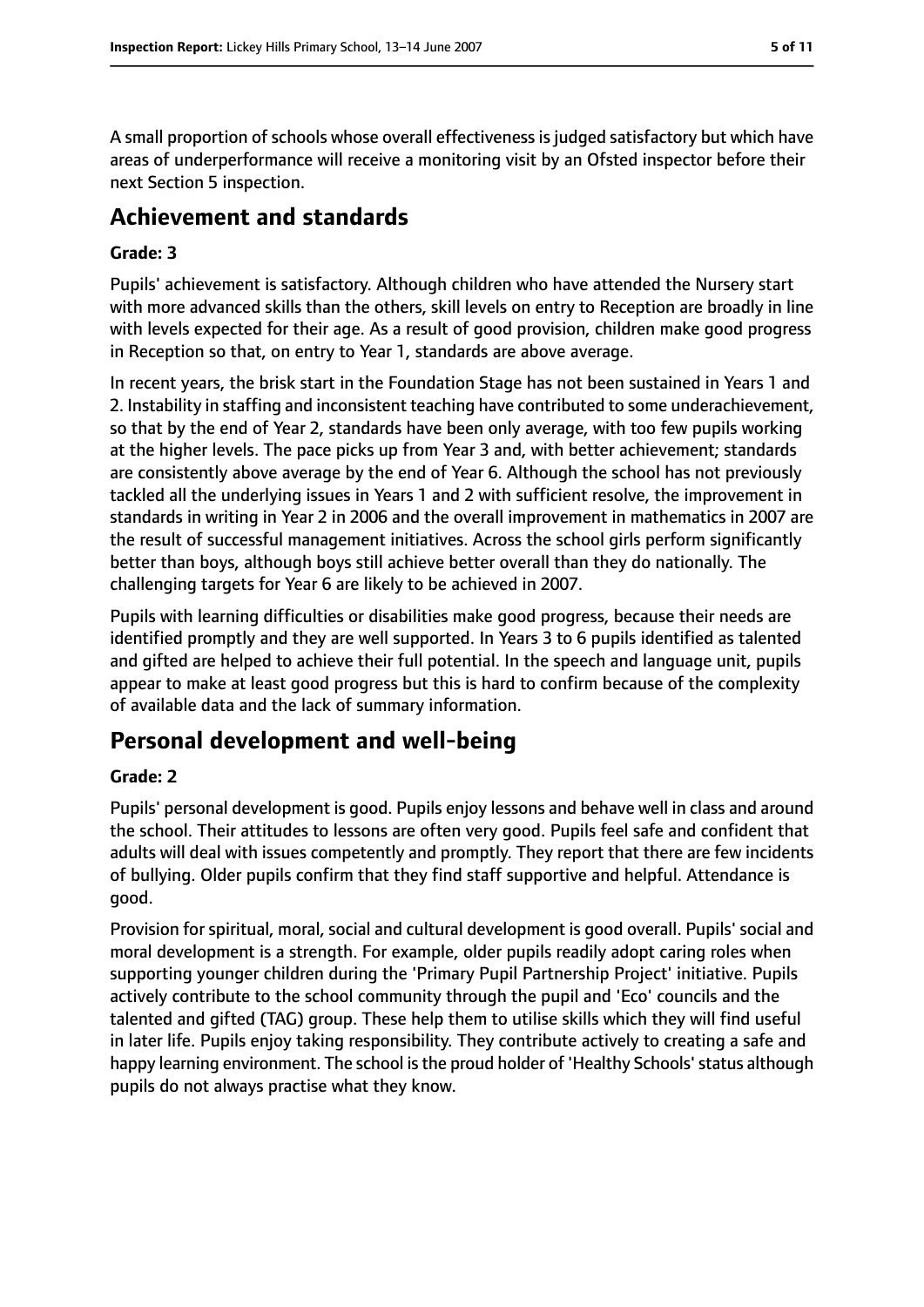# **Quality of provision**

## **Teaching and learning**

#### **Grade: 3**

Teaching and learning are satisfactory. Many lessons in Years 3 to 6 are good. In the speech and language unit and Foundation Stage good teaching enables children to make good progress. However, teaching and learning in Years 1 and 2 has, over time, been less effective, leading to inconsistent progress.

Relationships between teachers, teaching assistants and pupils are good. This helps pupils to enjoy their learning. Teachers have good subject knowledge and behaviour management skills. In the best lessons, pupils answer questions eagerly, are attentive and concentrate well. Teachers plan appropriate activities that meet the needs of all learners. Not all teachers plan in the same detail for subjects other than English, mathematics and science. In some lessons, there are missed opportunities for pupils to reflect together on their learning.

Teachers carefully assess the performance of each pupil. In most classes, pupils receive accurate feedback with suggestions for improvement. This information is used effectively in planning the next stages of learning. However, this is not consistent through the school. Pupils with learning difficulties or disabilities are well supported by committed teaching assistants.

#### **Curriculum and other activities**

#### **Grade: 2**

The school provides a good, broadly based and relevant curriculum that ensures pupils receive a wide range of experiences. The curriculum meets statutory requirements and Year 6 pupils also have the opportunity to learn French. Initiatives to improve provision have enhanced learning; for example, 'Better Reading', which involved parents, has helped to raise standards, while the 'Network Learning' initiative has boosted performance in mathematics. The new skill based, thematic curriculum ensures that full coverage of the expected curriculum is secured over time. Teachers are planning links between subjects based on 'themes' or 'topics' to develop pupils' skills in a more interesting way. Learning is enlivened through the good use of visitors' expertise and well chosen visits. Personal, health and social education is well embedded in the curriculum and ensures that pupils gain a keen awareness, for instance, of the need to stay fit and healthy. The school provides a very good range of extra-curricular activities that are well attended. Pupils also praise the new information and communication technology provision and the talent showcase and assemblies when they celebrate their achievements.

#### **Care, guidance and support**

#### **Grade: 3**

Academic guidance is satisfactory. Teachers regularly monitor pupils' performance and inform them of their progress. Pupils are beginning to understand their targets for learning and what they need to do to improve. However, this is not yet embedded in all year groups to ensure that all pupils make consistently good progress. Good links are made with other professionals to promote the care and welfare of pupils.

Pastoral care is good. Arrangements to ensure pupils are safe and healthy are very good. Procedures for child protection are in place and effective. Risk assessments are carefully attended to. The pastoral welfare system, which contributes well to pupils' enjoyment and well-being,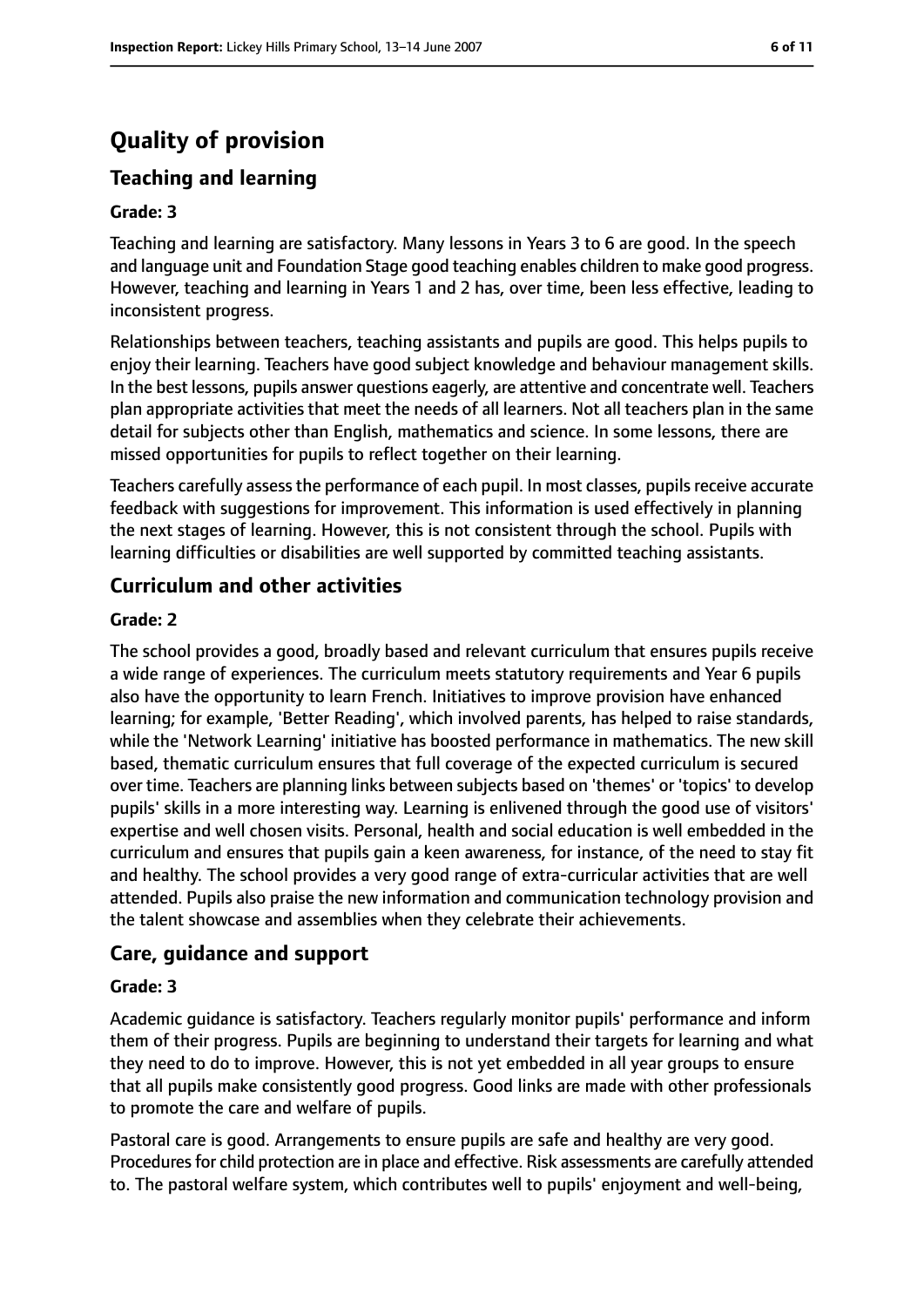is a significant strength. The school encourages pupils to express their views and the school council enables pupils to influence many aspects of daily life. A very good induction programme for children entering Nursery and Reception ensures that they quickly settle into school. The partnership with parents of pupils with learning difficulties or disabilities and those in the speech and language unit is very good and helps these pupils to do well. Meetings are organised so that all parents can discuss how they can support their children at home.

## **Leadership and management**

#### **Grade: 3**

Over time, the senior management team has been very successful in promoting pupils' personal development, in the context of a highly inclusive community, so that pupils are confident and principled young people, well prepared for the next stage of their education. Working relationships are effective and there are strengths in the leadership of the Foundation Stage, of learning difficulties and disabilities and of the talented and gifted programme. Subject leaders implement an extensive monitoring programme with some thoroughness.

The senior management team has been less effective in providing resolute direction to arrest all aspects of underperformance in Years 1 and 2. The work of the speech and language unit, although effective because of the dedicated teaching staff, lacks monitoring and evaluation by senior managers and there is no systematic evaluation of its performance or clear direction for development. The school does not effectively synthesise and summarise the large amount of data about pupils' progress which it collects so that trends can be readily identified and prompt action taken. That said, when specific areas for development were identified in writing and mathematics in 2006, interventions were planned and initiated promptly. Governors, although supportive of the school, are not sufficiently rigorous in holding senior staff to account for the school's performance.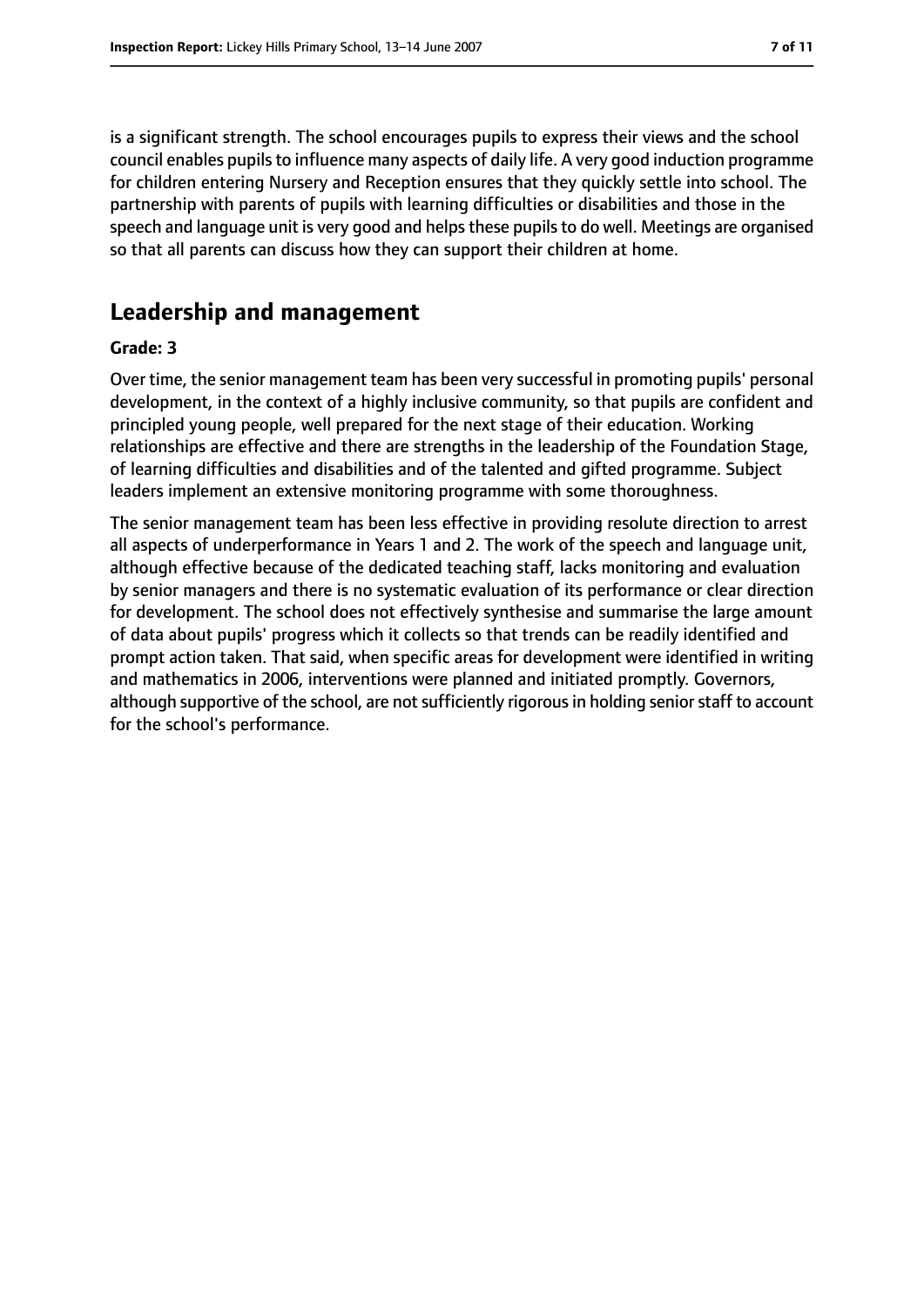**Any complaints about the inspection or the report should be made following the procedures set out in the guidance 'Complaints about school inspection', which is available from Ofsted's website: www.ofsted.gov.uk.**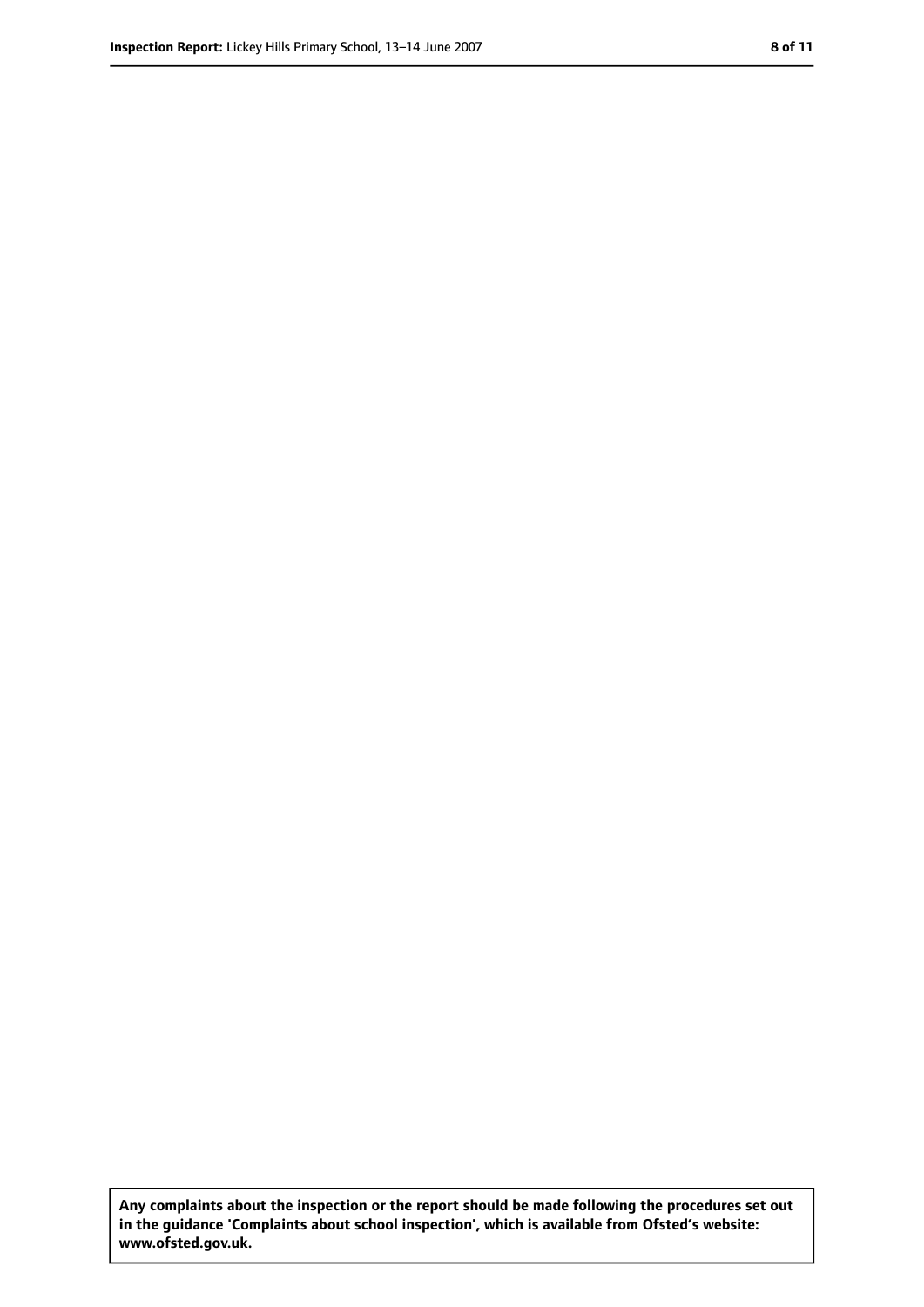#### **Annex A**

# **Inspection judgements**

| Key to judgements: grade 1 is outstanding, grade 2 good, grade 3 satisfactory, and grade 4 $\,$ | <b>School</b>  |
|-------------------------------------------------------------------------------------------------|----------------|
| inadequate                                                                                      | <b>Overall</b> |

## **Overall effectiveness**

| How effective, efficient and inclusive is the provision of education, integrated<br>care and any extended services in meeting the needs of learners? |     |
|------------------------------------------------------------------------------------------------------------------------------------------------------|-----|
| How well does the school work in partnership with others to promote learners'<br>well-being?                                                         |     |
| The quality and standards in the Foundation Stage                                                                                                    |     |
| The effectiveness of the school's self-evaluation                                                                                                    |     |
| The capacity to make any necessary improvements                                                                                                      |     |
| Effective steps have been taken to promote improvement since the last<br>inspection                                                                  | Yes |

## **Achievement and standards**

| How well do learners achieve?                                                                               |  |
|-------------------------------------------------------------------------------------------------------------|--|
| The standards <sup>1</sup> reached by learners                                                              |  |
| How well learners make progress, taking account of any significant variations between<br>groups of learners |  |
| How well learners with learning difficulties and disabilities make progress                                 |  |

#### **Personal development and well-being**

| How good is the overall personal development and well-being of the<br>learners?                                  |  |
|------------------------------------------------------------------------------------------------------------------|--|
| The extent of learners' spiritual, moral, social and cultural development                                        |  |
| The behaviour of learners                                                                                        |  |
| The attendance of learners                                                                                       |  |
| How well learners enjoy their education                                                                          |  |
| The extent to which learners adopt safe practices                                                                |  |
| The extent to which learners adopt healthy lifestyles                                                            |  |
| The extent to which learners make a positive contribution to the community                                       |  |
| How well learners develop workplace and other skills that will contribute to<br>their future economic well-being |  |

#### **The quality of provision**

| How effective are teaching and learning in meeting the full range of the<br>learners' needs?          |  |
|-------------------------------------------------------------------------------------------------------|--|
| How well do the curriculum and other activities meet the range of needs<br>and interests of learners? |  |
| How well are learners cared for, guided and supported?                                                |  |

 $^1$  Grade 1 - Exceptionally and consistently high; Grade 2 - Generally above average with none significantly below average; Grade 3 - Broadly average to below average; Grade 4 - Exceptionally low.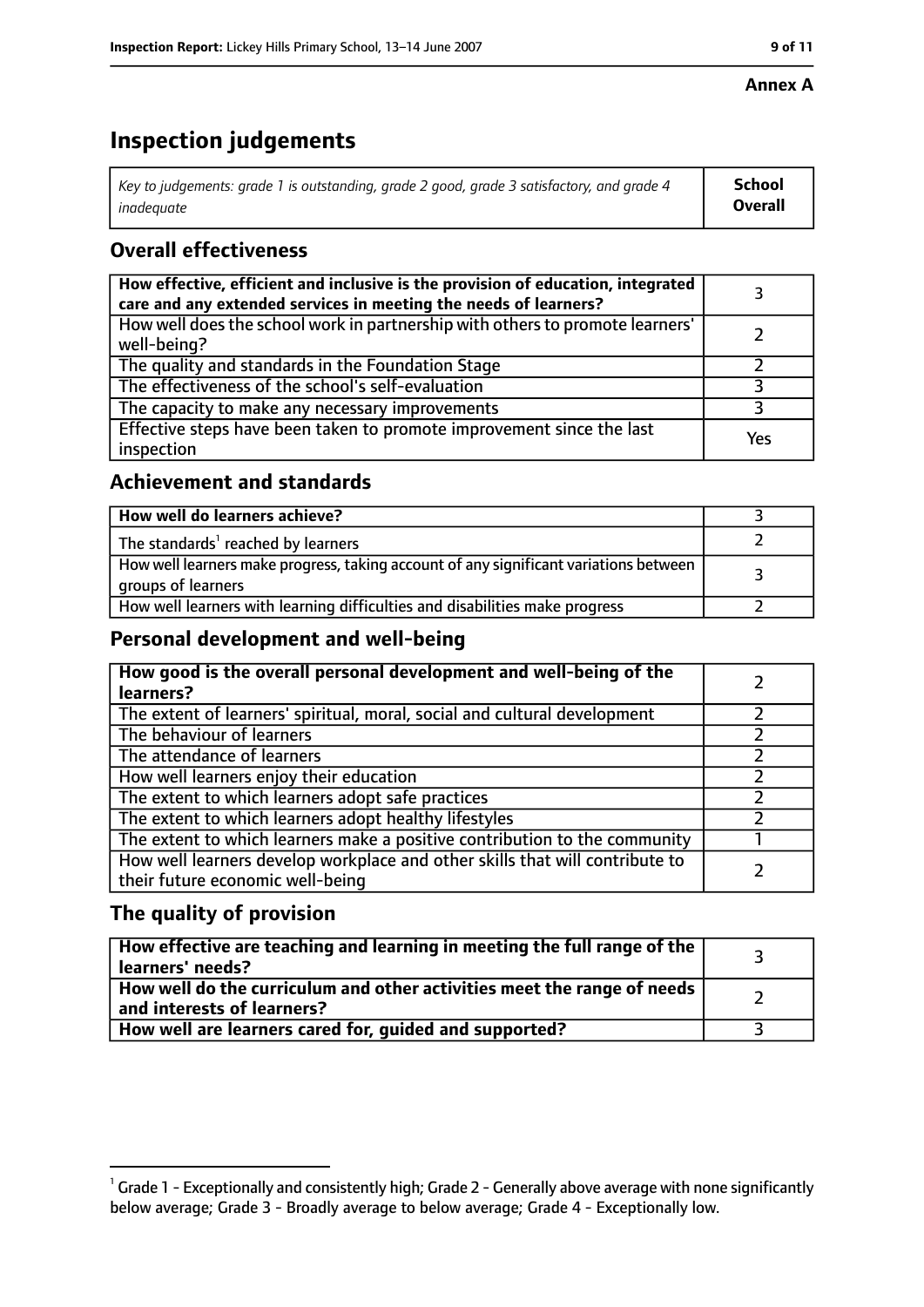# **Leadership and management**

| How effective are leadership and management in raising achievement<br>and supporting all learners?                                              | 3   |
|-------------------------------------------------------------------------------------------------------------------------------------------------|-----|
| How effectively leaders and managers at all levels set clear direction leading<br>to improvement and promote high quality of care and education |     |
| How effectively performance is monitored, evaluated and improved to meet<br>challenging targets                                                 | 3   |
| How well equality of opportunity is promoted and discrimination tackled so<br>that all learners achieve as well as they can                     | 3   |
| How effectively and efficiently resources, including staff, are deployed to<br>achieve value for money                                          | 3   |
| The extent to which governors and other supervisory boards discharge their<br>responsibilities                                                  | 3   |
| Do procedures for safequarding learners meet current government<br>requirements?                                                                | Yes |
| Does this school require special measures?                                                                                                      | No  |
| Does this school require a notice to improve?                                                                                                   | No  |